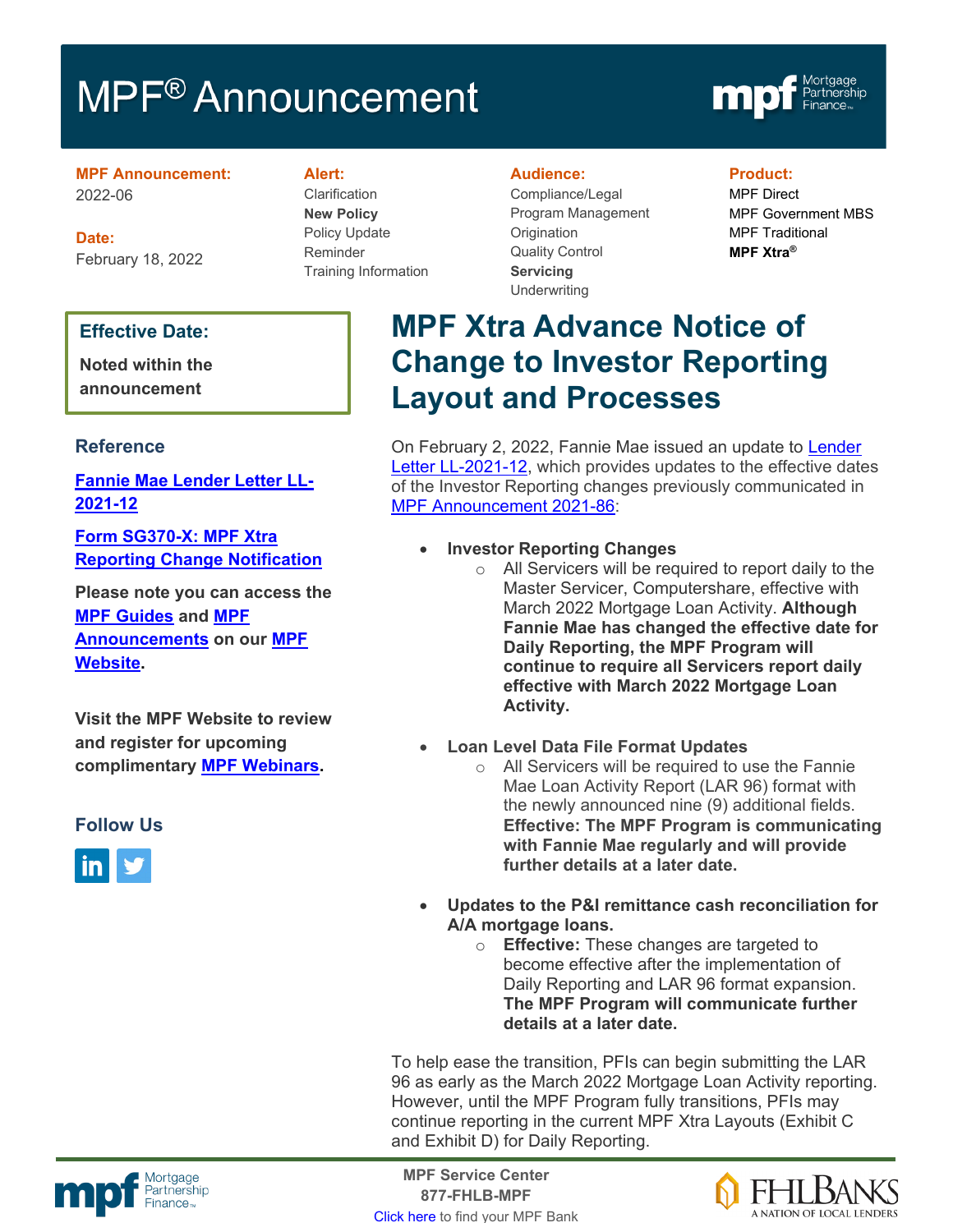Prior to using the LAR 96 file for reporting, Servicers must submit the MPF Xtra Reporting Change Notification (Form SG370-X) to the Master Servicer at least 15 days in advance of the first file submission.

Servicers can also begin testing the LAR 96 with the Master Servicer effective March 2, 2022 by completing one of the two testing options:

- Upload the test file to your respective ServicerConnect library with the naming convention of "test file LAR96". Once uploaded, then send a notification email to [servicerconnect@wellsfargo.com](mailto:servicerconnect@wellsfargo.com) with the subject line "Expanded LAR96 Format Validation Request".
- Should a service provider not have access to a ServicerConnect library, they can attached the test file to a notification email sent to [servicerconnect@wellsfargo.com](mailto:servicerconnect@wellsfargo.com) with the subject line "Expanded" LAR96 Format Validation Request".

The Master Servicer will provide feedback within three (3) Business Days of receipt of the test file. The testing will focus on the file format and not the data content. The Master Servicer will not be reviewing the accuracy of the loan level data provided, but only reviewing and validating that the file is presented in the correct format including field layout. If Servicers have any questions during testing, please email [servicerconnect@wellsfargo.com.](mailto:servicerconnect@wellsfargo.com)

### **Has your institution considered the following when preparing for the upcoming changes:**

- Have you contacted any applicable vendors, including your institutions CORE Provider to ensure they are aware of the new reporting requirements and have the necessary preparations in place to implement the changes?
- Have you updated your processes and procedures to align with the new reporting requirements?
- Have you familiarized yourself with the available MPF Xtra Investor Reporting resources:
	- o [Frequently Asked Questions](https://www.fhlbmpf.com/docs/default-source/mpf-xtra-investor-reporting-changes-frequently-asked-questions-(faqs)/mpf-xtra-investor-reporting-changes_faq.pdf?sfvrsn=990132c1_4)
	- o [On-Demand Webinar](https://register.gotowebinar.com/recording/7412989178062543887)

Other topics mentioned in the Fannie Mae announcement do not apply to MPF Xtra. To gain a full understanding of these topics, PFIs should review the entire Fannie Mae Lender Letter and any applicable Fannie Mae Servicing Guide chapters, forms, or exhibits noted in the announcements.

We appreciate your continued support of the MPF Program. Please contact the MPF Service Center with any questions.

"Mortgage Partnership Finance", "MPF", "eMPF", "MPF Xtra" and "eMAQCS" are registered trademarks of the Federal Home Loan Bank of Chicago. The "MPF Mortgage Partnership Finance" logo is a trademark of the Federal Home Loan Bank of Chicago.



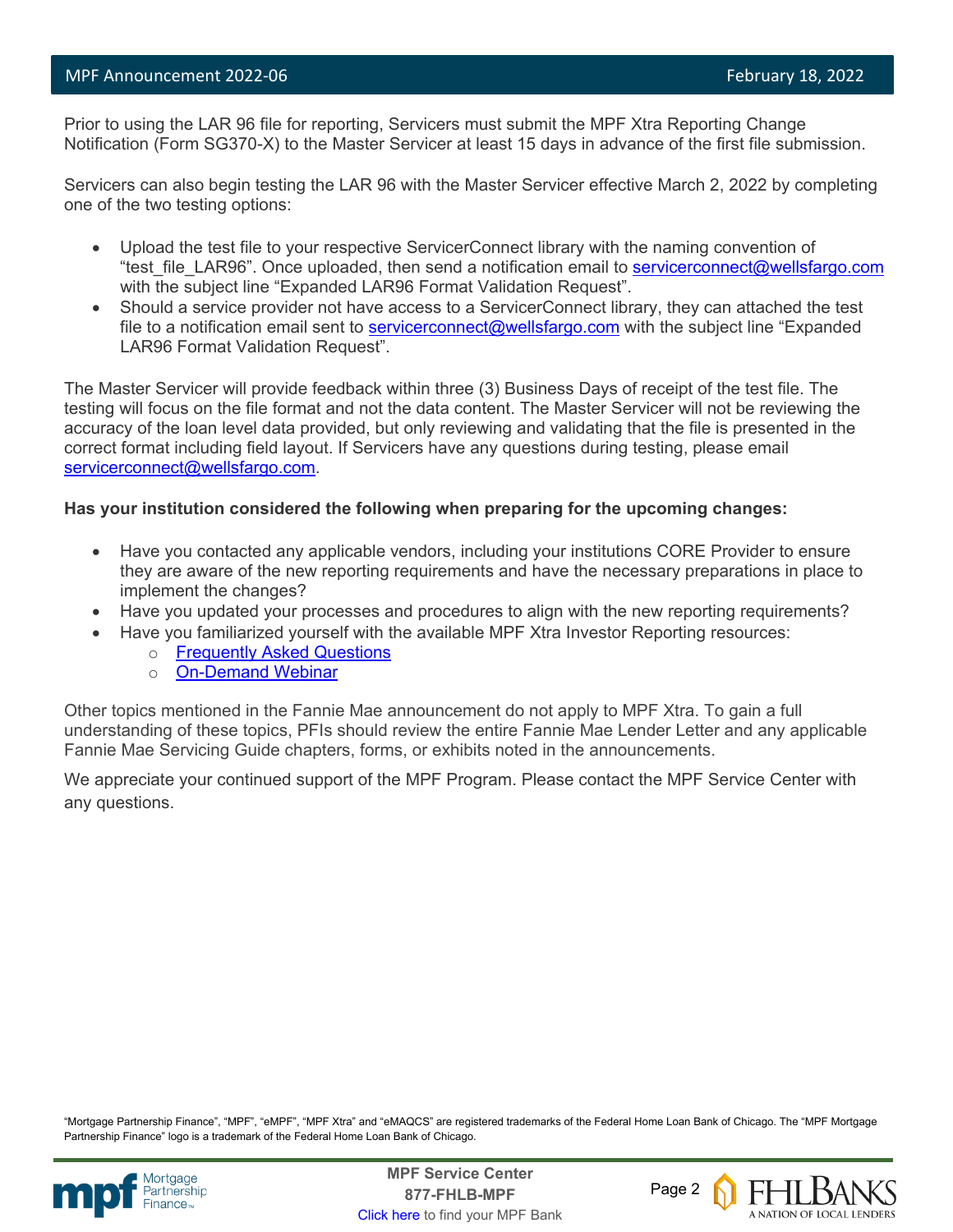

## **Lender Letter (LL-2021-12)** Updated: Feb. 2, 2022

## **To: All Fannie Mae Single-Family Servicers Advance Notice of Changes to Master Servicing Processes and Systems**

This Lender Letter provides advance notice of upcoming changes to our Master Servicing processes and systems. These changes further simplify and streamline servicer reporting and will be introduced in a phased approach beginning September 2021.

Feb. 2, 2022

- Update the effective date for the changes described in
	- o [Streamline investor reporting with LSDU self-serve](#page-3-0) capabilities
	- o [2022 cash simplification changes](#page-3-1)
	- o [Guaranty fee relief after four months delinquency](#page-4-0)

<span id="page-2-0"></span>Sept. 29, 2021

■ Announce effective dates for Cash Simplification changes

Jun. 16, 2021

- **EXECTED FEE INTER FEE ACTES SERVICTS SERVICTS** FEE and guaranty fee for mortgage loans with a payment deferral
- **Elimination of servicer's advance payment of UPB at foreclosure**
- [Streamline investor reporting with LSDU self-serve capabilities](#page-3-0)
- 2022 [cash simplification changes](#page-3-1)
- [Guaranty fee relief after four months delinquency](#page-4-0)

## **Reimbursement of gross servicing fee and guaranty fee for mortgage loans with a payment deferral**

When a mortgage loan with a completed payment deferral, COVID-19 payment deferral, or disaster payment deferral later matures or is paid-in-full, we currently reimburse the servicer for applicable servicing fees, guaranty fees, and excess servicing fees through a credit to the servicer's custodial account, as stated in [F-1-05,](https://servicing-guide.fanniemae.com/THE-SERVICING-GUIDE/Part-F-Servicing-Guide-Procedures-Exhibits-Quick-Referen/Chapter-F-1-Servicing-Guide-Procedures/F-1-05-Expense-Reimbursement/1045188371/F-1-05-Expense-Reimbursement-02-12-2020.htm?SearchType=sf) Expense Reimbursement. With this Lender Letter, once a payment deferral is completed, the servicer will be able to obtain advance notice of the reimbursable amounts by utilizing Fannie Mae Connect™ or the Loan Servicing Data Utility (LSDU) application. Specifically, these amounts will be available in the Fannie Mae Connect DARTS Delinquency Modification and Payment Deferral Closed Report and LSDU's Loan Data Search.

For applicable mortgage loans that are paid-in-full or matured, we will provide the reimbursement amounts for scheduled/scheduled (S/S) and scheduled/actual remittance type mortgage loans via two new adjustment types: PD Servicer Reimbursement Gfee and PD Servicer Reimbursement Gross Sfee. For actual/actual (A/A) remittance type mortgage loans, we will continue to provide a shortage/surplus adjustment through existing adjustment types.

**Effective:** These changes are effective with the September 2021 mortgage loan activity reporting.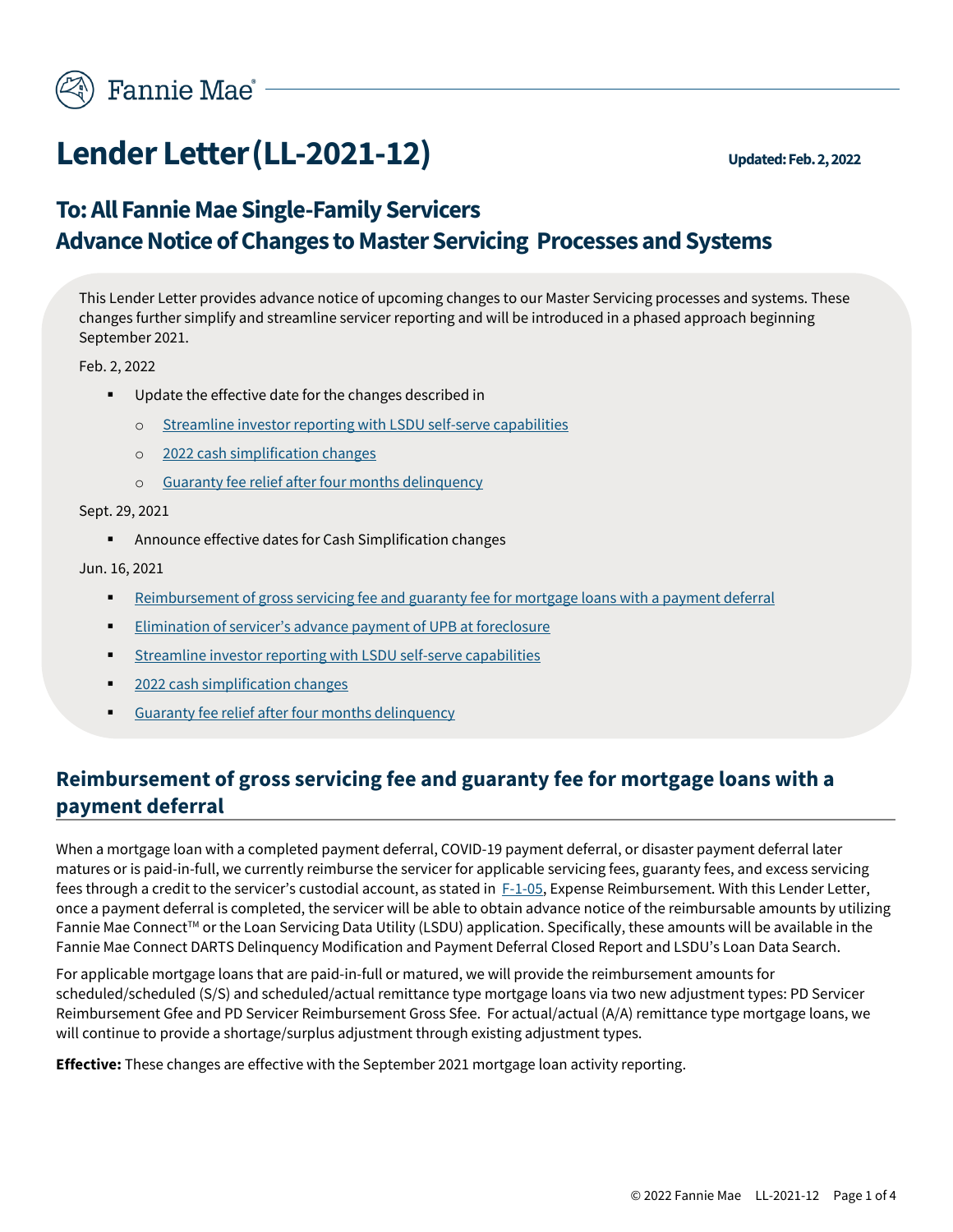## **Elimination of servicer's advance payment of UPB at foreclosure**

We are eliminating the requirement for servicers to advance payment of outstanding scheduled UPB upon completion of the foreclosure for all S/S remittance type mortgage loans for which we bear the foreclosure loss risk or which are shared risk with us being responsible for marketing the property. For applicable mortgage loans, we will no longer draft outstanding scheduled UPB reported on the Loan Activity Report (LAR). Additionally, our investor reporting system will now reimburse advanced P&I through new adjustment types: FCL Reimbursement Adv Principal and FCL Reimbursement Adv Interest, which will be netted against the respective P&I drafts. There are no other related changes to investor reporting requirements, and the servicer must continue to follow existing investor reporting requirements for S/S remittance type mortgage loans.

**N O T E :** *The servicer may also access additional resources for these updates on our [website.](https://singlefamily.fanniemae.com/servicing/master-servicing-simplification-changes)*

<span id="page-3-0"></span>**Effective:** These changes are effective with the September 2021 mortgage loan activity reporting.

## **Streamline investor reporting with LSDU self-serve capabilities Updated Feb. 2**

We will be introducing Master Servicing Portfolio Manager, a loan servicing management tool that allows servicer self-service and oversight in managing master servicing performance, portfolios, and loan activity.

In addition, we will make certain enhancements to create additional functionality in LSDU and retire SURF™ in conjunction with these updates. We will enhance LSDU to allow submission of all LAR types individually or in bulk for original submission or correction of a previous submission, as well as to allow for submission of REMIC whole loan files and files involving mortgage loans requiring changes pursuant to the Servicemembers Civil Relief Act. Servicers will be able to access LSDU for loan and cash information and to submit files.

**N O T E :** *For detailed information about LAR types refer to th[e Investor Reporting Manual.](https://singlefamily.fanniemae.com/media/document/pdf/investor-reporting-manual)* 

**Effective:** The rollout of the Master Servicing Portfolio Manager tool will begin by the second quarter of 2022. The enhancements to LSDU are targeted to become effective after the implementation of the changes described in Guaranty fee relief after four [months delinquency.](#page-4-0) We will communicate further details at a later date.

## <span id="page-3-1"></span>**2022 cash simplification changes Updated Feb. 2**

We are changing the reporting due date for summary reporting mortgage loans, expanding the transaction type 96 (LAR) format, and changing P&I remittance requirements for summary reporting A/A remittance type mortgage loans.

### <span id="page-3-2"></span>**Reporting due date for summary reporting mortgage loans**

For summary reporting mortgage loans, regardless of remittance type, servicers will be required to submit a LAR 96, reporting borrower payment activity, no later than the first business day after the servicer processes the payment transaction in its system. If no payment is received from the borrower, a LAR 96 must still be reported by the twenty-second calendar day of the month of the reporting period. If the twenty-second calendar day falls on a weekend or holiday, the LAR 96 is due on the preceding business day. Corrections to reported activity and any additional activity must be reported by the first business day after the servicer processes the activity in its system but no later than 8 p.m. Eastern Time on the first business day of the month following the reporting period.

**N O T E :** *Aligned with the current process, we will continue to record activity for the last LAR 96 successfully processed.*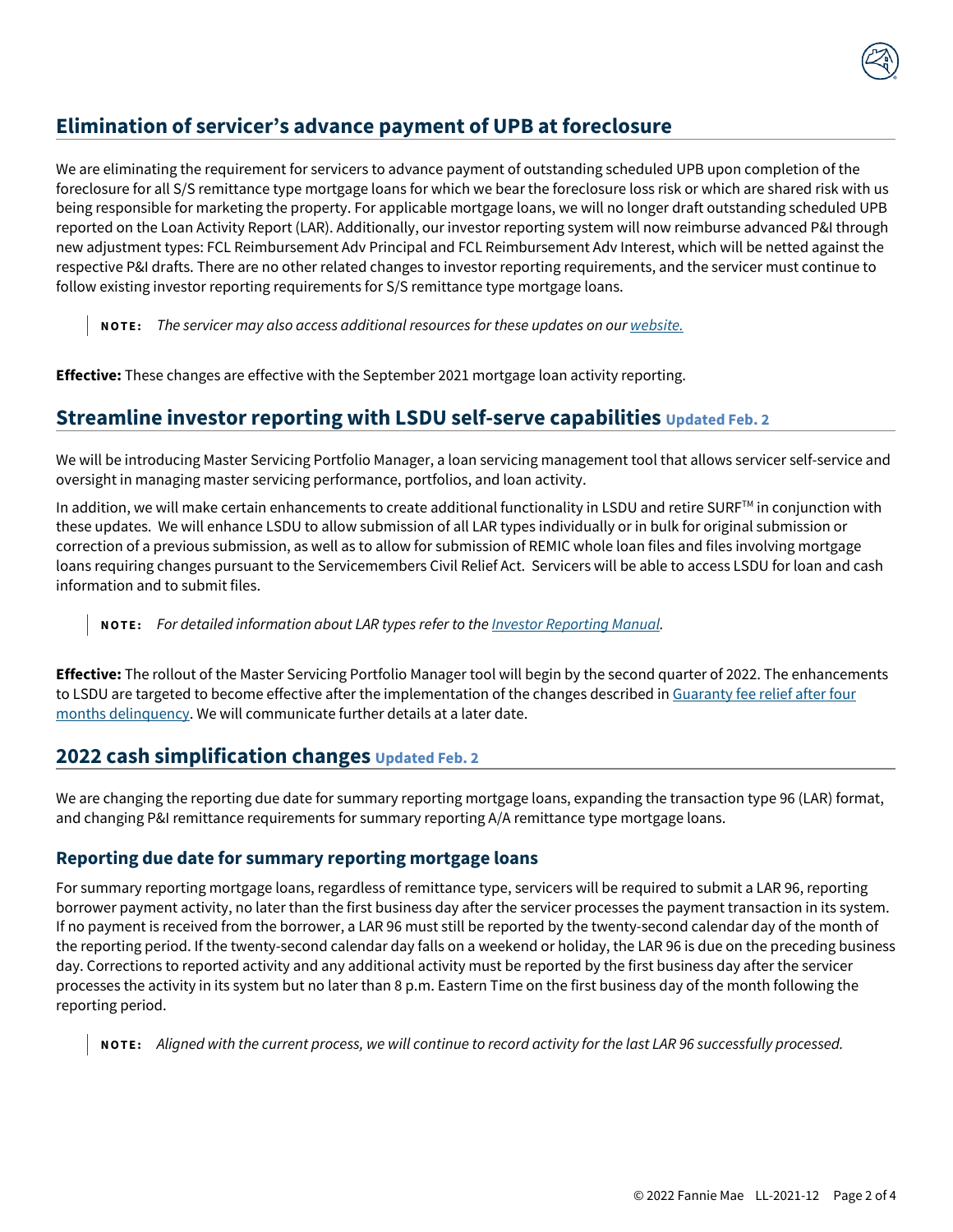

**Effective:** These changes are targeted to become effective after the implementation of the changes described in [Guaranty fee](#page-4-0)  [relief after four months delinquency.](#page-4-0) We will communicate further details at a later date.

### <span id="page-4-1"></span>**LAR 96 format expansion**

| <b>Data Element</b>                 | <b>Description</b>                                                                   |
|-------------------------------------|--------------------------------------------------------------------------------------|
| Date of Last Full Payment           | The date the last fully paid installment was received from the borrower.             |
| <b>Full LPI Date</b>                | The LPI date for the loan. Month and year must agree with the month and year         |
|                                     | reported in LAR 96 position 24 (LPI date).                                           |
| Mortgage Principal and Interest     | The P&I portion of the borrower's regular installment payment for the reporting time |
| Amount                              | period.                                                                              |
| Mortgage Taxes and Insurance Amount | The T&I (i.e., escrow) portion of the borrower's regular installment payment for the |
|                                     | reporting time period.                                                               |
| Trial Period Plan Payment Amount    | For borrowers in the trial period plan of a modification, the amount of the trial    |
|                                     | payment for the reporting time period.                                               |
| Deferred UPB                        | The amount of the deferred (non-interest bearing) portion of the UPB.                |
| <b>Escrow Balance Amount</b>        | The balance of funds held in escrow for the loan, including taxes and insurance.     |
| <b>Curtailment Date</b>             | The date of the curtailment. Up to twenty curtailments can be recorded during the    |
|                                     | reporting time period.                                                               |
| <b>Principal Curtailment Amount</b> | The curtailment amount applied to the interest bearing portion of the UPB. Up to     |
|                                     | twenty curtailments can be recorded during the reporting time period.                |

The LAR 96 summary reporting format will be expanded to include the data displayed in the following table.

**Effective:** These changes are targeted to become effective after the implementation of the changes described i[n Guaranty fee](#page-4-0)  [relief after four months delinquency.](#page-4-0) We will communicate further details at a later date.

### **P&I remittance for summary reporting A/A mortgage loans**

To simplify the servicer's responsibilities for remitting a P&I payment for an A/A remittance type mortgage loan, we will automatically initiate a draft of the remittance amount from the servicer's custodial account within 48 hours. This change will align to remitting requirements for summary and detailed reporting A/A remittance type mortgage loans and will also eliminate the monthly shortage/surplus balance reconciliation using *Schedule 3 – Reconciliation of Shortage Surplus* [\(Form 472\)](https://www.fanniemae.com/content/guide_form/472.pdf). Once the change becomes effective, we will settle-up any outstanding shortage/surplus balances at that time. There are no remitting changes for any other remittance types.

**Effective:** These changes are targeted to become effective after the implementation of the changes described in [Reporting due](#page-3-2)  [date for summary reporting mortgage loans](#page-3-2) an[d LAR 96 format expansion.](#page-4-1) We will communicate further details at a later date.

## <span id="page-4-0"></span>**Guaranty fee relief after four months delinquency Updated Feb. 2**

I[n LL-2020-13,](https://servicing-guide.fanniemae.com/THE-SERVICING-GUIDE/Lender-Letter/2109967011/Lender-Letter-LL-2020-13-Automatic-Reclassification-of-Delinquent-MBS-Mortgage-Loans.htm?SearchType=coveo&_ga=2.50468393.1677767452.1623421268-1125242538.1549930684) we informed servicers that at a future effective date to be determined, we will update our policies to provide that immediately after an MBS mortgage loan is four consecutive months delinquent, servicers will no longer be required to advance guaranty fees. We are now providing more information and an effective date for these changes, which will apply to all S/S remittance type mortgage loans in MBS pools that are 120+ days delinquent, regardless of whether we or the servicer bears the foreclosure loss risk.

For S/S remittance type mortgage loans where we bear the foreclosure loss risk, in the Loan Reporting Cycle that an S/S MBS mortgage loan becomes 120+ days delinquent, we will place the mortgage loan in the Stop Delinquency Advance process. No monthly guaranty fee will be drafted during the Stop Delinquency Advance process unless the servicer reports a movement in the LPI date and actual UPB to reflect the receipt of a full contractual payment from the borrower. Guaranty fee relief ends upon exiting the Stop Delinquency Advance process.